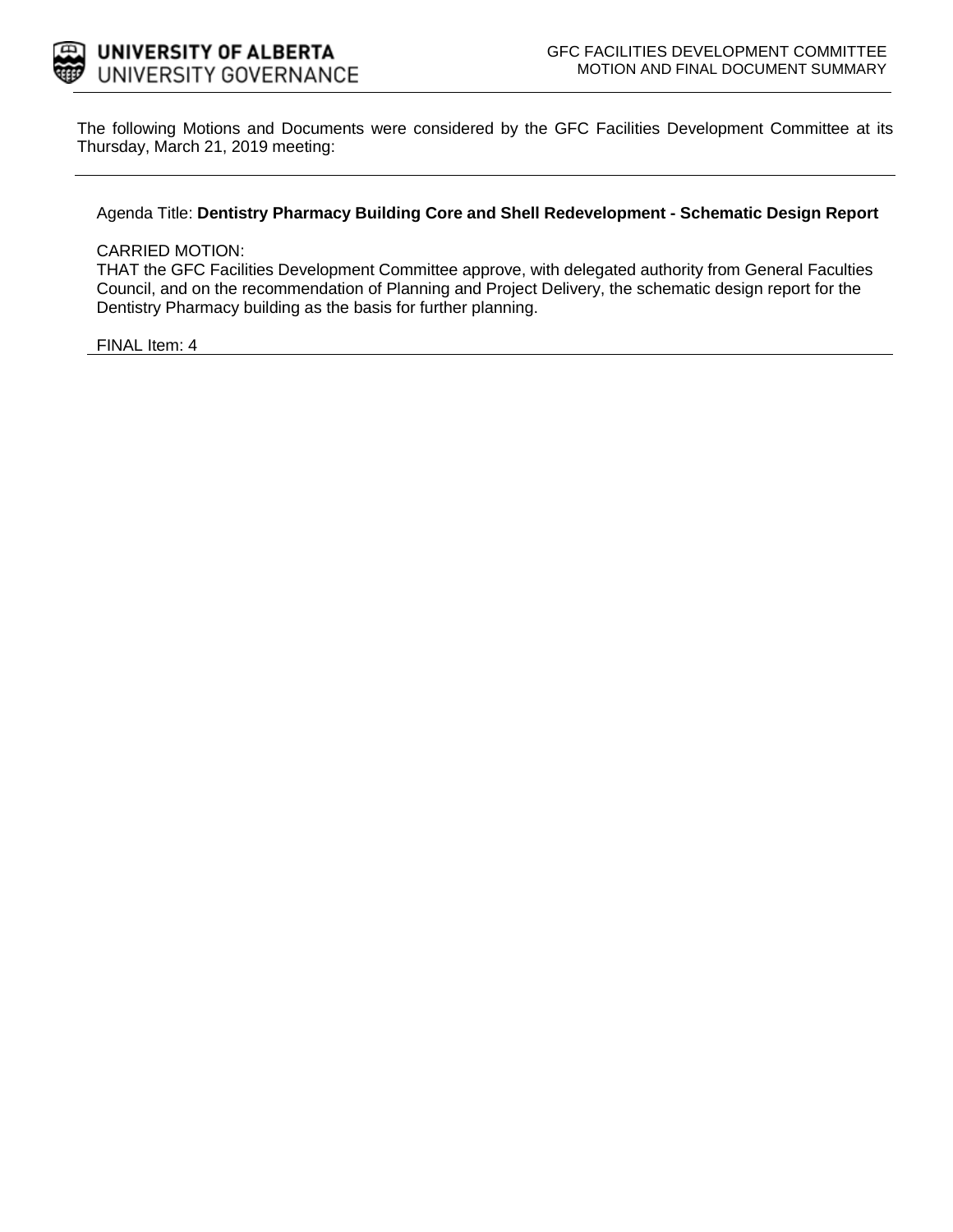

# FINAL Item No. 4

### **Governance Executive Summary Action Item**

| <b>Agenda Title</b> | Dentistry Pharmacy Building Core and Shell Redevelopment - |  |
|---------------------|------------------------------------------------------------|--|
|                     | <b>Schematic Design Report</b>                             |  |

#### **Motion**

THAT the GFC Facilities Development Committee approve, with delegated authority from General Faculties Council, and on the recommendation of Planning and Project Delivery, the schematic design report for the Dentistry Pharmacy building as the basis for further planning.

### **Item**

| <b>Action Requested</b> | $\boxtimes$ Approval $\Box$ Recommendation                 |  |
|-------------------------|------------------------------------------------------------|--|
| Proposed by             | Andrew Sharman, Vice-President (Facilities and Operations) |  |
| Presenter(s)            | Andrew Sharman, Vice-President (Facilities and Operations) |  |
|                         | Pat Jansen, AVP, Planning and Project Delivery, F&O        |  |
|                         | Ben Louie, University Architect, OUA, P&PD, F&O            |  |
|                         | Lorna Baker-Perri, Director, Space Management, P&PD, F&O   |  |

#### **Details**

| Responsibility                                                                          | Vice-President (Facilities and Operations)                                                                                                                                                                                                                                                                                                                                                                                                                                                             |  |
|-----------------------------------------------------------------------------------------|--------------------------------------------------------------------------------------------------------------------------------------------------------------------------------------------------------------------------------------------------------------------------------------------------------------------------------------------------------------------------------------------------------------------------------------------------------------------------------------------------------|--|
| The Purpose of the Proposal is                                                          | To provide members of the Facilities Development Committee with a                                                                                                                                                                                                                                                                                                                                                                                                                                      |  |
| (please be specific)                                                                    | summary of the project that will see the repurposing and renewal of the<br>Dentistry Pharmacy Building under Phase 1 - Core and Shell.                                                                                                                                                                                                                                                                                                                                                                 |  |
| <b>Executive Summary</b><br>(outline the specific item - and<br>remember your audience) | The repurposing and renewal of the Dentistry Pharmacy building was<br>identified as an institutional priority capital project, to address significant<br>building deficiencies, space use and asset management issues at the<br>centre of North Campus.                                                                                                                                                                                                                                                |  |
|                                                                                         | Five project drivers and deliverables are identified and supported:                                                                                                                                                                                                                                                                                                                                                                                                                                    |  |
|                                                                                         | Facility and resource stewardship<br>$\bullet$<br>Space stewardship<br>$\bullet$<br>Administrative effectiveness and efficiency<br>$\bullet$<br>Academic / Institutional branding and recruitment<br>$\bullet$<br>Campus crossroads and student life<br>$\bullet$                                                                                                                                                                                                                                      |  |
|                                                                                         | The project implementation is divided into two specific phases, the core<br>and shell phase (this submission) and the programming and occupant<br>fit-out phase (future submission). This strategy was necessary due to<br>building decant logistics and funding cash flow profiles.                                                                                                                                                                                                                   |  |
|                                                                                         | This schematic design report summarizes planning and design<br>explorations to date regarding the core and shell phase, including a<br>detailed examination of the conditions and viability of adaptive reuse of<br>the historic structure. The report culminates with a recommendation to<br>retain the 1922 wing and to demolish the 1946, 1947 and 1958 wings,<br>(consistent with the sector plan), with a preferred option<br>recommendation for the design and construction of a new north wing. |  |
|                                                                                         | Preliminary programming space categories were developed to include<br>University and public realm, student success, special character, general<br>office and support services.                                                                                                                                                                                                                                                                                                                         |  |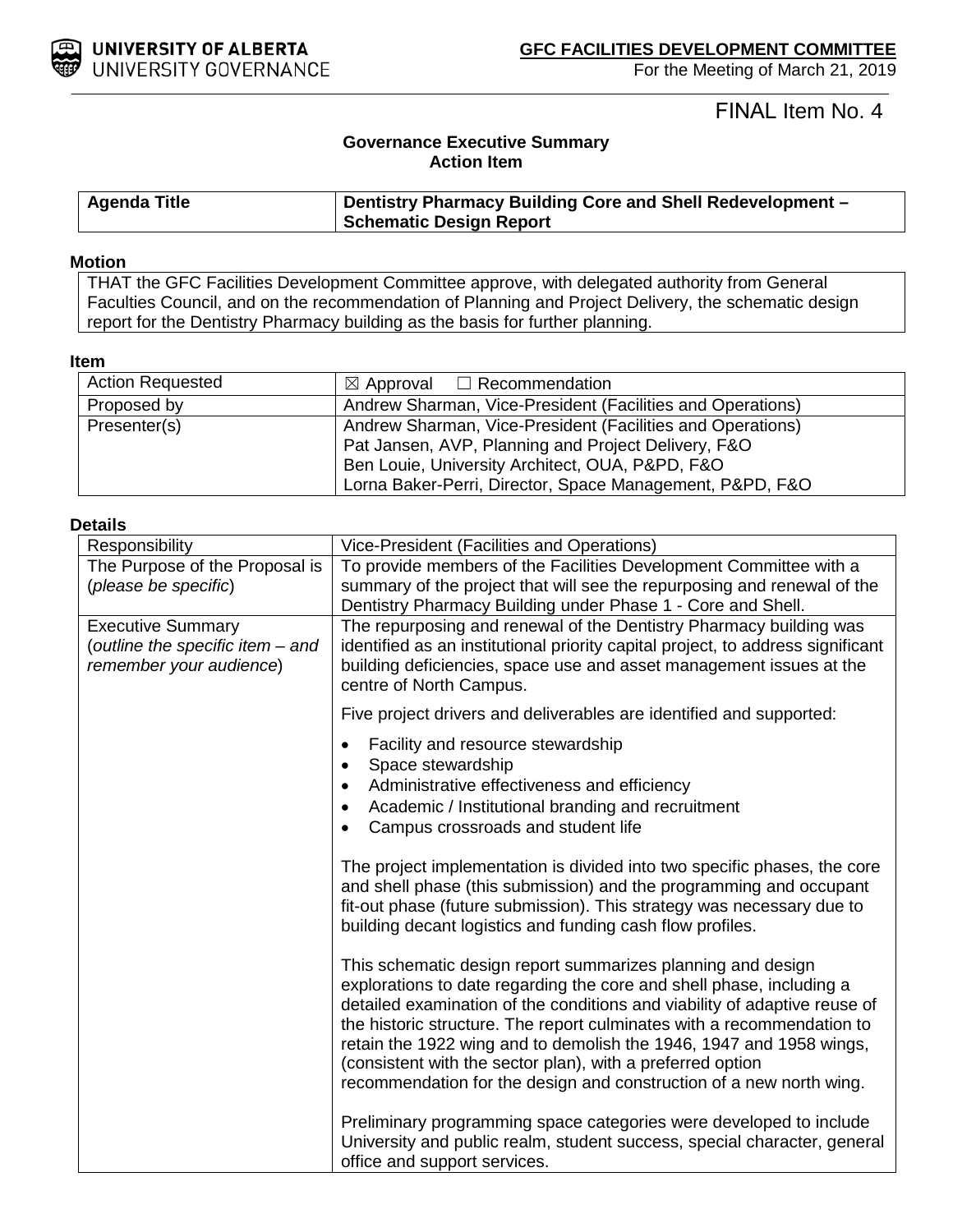

 $\Gamma$ 

For the Meeting of March 21, 2019

Item No. 4

|                         | The result will be a transformation of a prized piece of University of<br>Alberta history into a new campus crossroads, centrally located, easily<br>accessible to the university community, a porous public realm with a<br>presence on 89 Ave Students Blvd, supporting student success and<br>connected to the rest of the campus in geography, history, purpose and<br>meaning. It is an overdue operation to give this treasured building a<br>second life – to serve as a welcoming front door and a main stage of the<br>University on North Campus.<br>Construction activities will begin in April 2019. |
|-------------------------|------------------------------------------------------------------------------------------------------------------------------------------------------------------------------------------------------------------------------------------------------------------------------------------------------------------------------------------------------------------------------------------------------------------------------------------------------------------------------------------------------------------------------------------------------------------------------------------------------------------|
| Supplementary Notes and | <this by="" for="" governance="" is="" only="" outline<="" section="" td="" to="" university="" use=""></this>                                                                                                                                                                                                                                                                                                                                                                                                                                                                                                   |
| context                 | governance process.>                                                                                                                                                                                                                                                                                                                                                                                                                                                                                                                                                                                             |

### **Engagement and Routing** (Include meeting dates)

 $\overline{\mathsf{T}}$ 

| <b>Consultation and Stakeholder</b><br>Participation<br>(parties who have seen the<br>proposal and in what capacity)<br><for information="" on="" the<br="">protocol see the Governance<br/><b>Resources section Student</b><br/><b>Participation Protocol&gt;</b></for> | Those who are actively <b>participating</b> :<br>AVP, Planning and Project Delivery, Facilities and Operations<br>Office of the University Architect, Planning and Project Delivery<br>Space Management Office, Planning and Project Delivery<br>Design and Technical Services, Planning and Project Delivery<br>Project Management Office, Planning and Project Delivery<br>Those who have been consulted:<br>AVP, Utilities, Facilities and Operations<br>Those who have been <b>informed</b> :<br>• Vice-President (Facilities and Operations) |
|--------------------------------------------------------------------------------------------------------------------------------------------------------------------------------------------------------------------------------------------------------------------------|---------------------------------------------------------------------------------------------------------------------------------------------------------------------------------------------------------------------------------------------------------------------------------------------------------------------------------------------------------------------------------------------------------------------------------------------------------------------------------------------------------------------------------------------------|
| Approval Route (Governance)<br>(including meeting dates)                                                                                                                                                                                                                 |                                                                                                                                                                                                                                                                                                                                                                                                                                                                                                                                                   |

### **Strategic Alignment**

| Alignment with For the Public<br>Good | Please note the Institutional Strategic Plan objective(s)/strategies the<br>proposal supports.                                                                       |
|---------------------------------------|----------------------------------------------------------------------------------------------------------------------------------------------------------------------|
|                                       | <b>BUILD</b>                                                                                                                                                         |
|                                       | Build a diverse, inclusive community of exceptional students, faculty, and<br>staff from Alberta, Canada, and the world.                                             |
|                                       | 1. OBJECTIVE: Build a diverse, inclusive community of exceptional<br>undergraduate and graduate students from Edmonton, Alberta, Canada,<br>and the world.           |
|                                       | iv. Strategy: Ensure that qualified undergraduate and graduate students<br>can attend the university through the provision of robust student financial<br>support.   |
|                                       | 5. OBJECTIVE: Build and strengthen trust, connection, and a sense of<br>belonging among all members of the university community through a<br>focus on shared values. |
|                                       |                                                                                                                                                                      |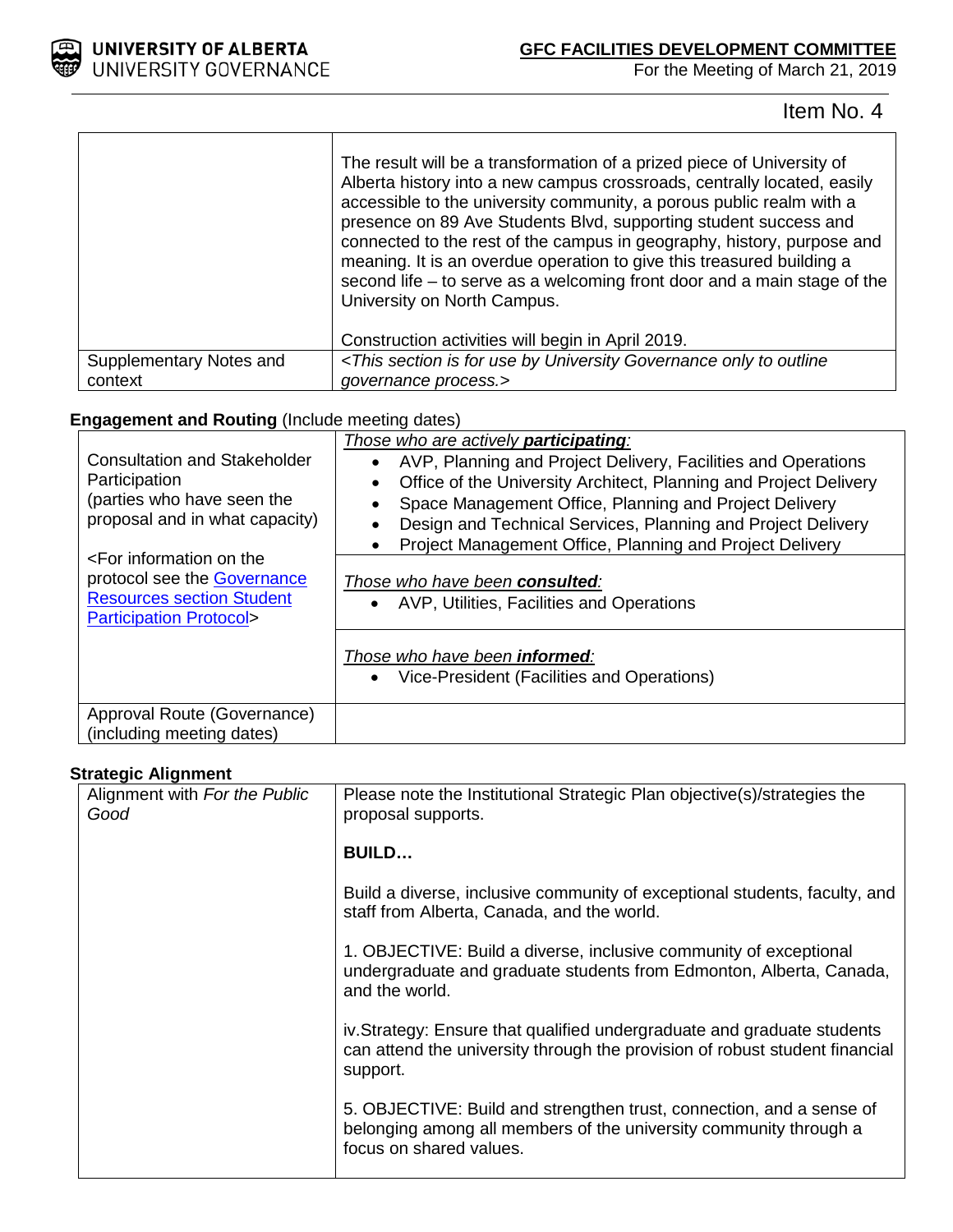

| i. Strategy: Support and enhance activities, initiatives, and traditions that<br>bond alumni, students, staff, faculty, and professors emeriti to the<br>university.                                                                                                                                                                                                                                                                                                                                             |
|------------------------------------------------------------------------------------------------------------------------------------------------------------------------------------------------------------------------------------------------------------------------------------------------------------------------------------------------------------------------------------------------------------------------------------------------------------------------------------------------------------------|
| ii.Strategy: Celebrate and support diversity and inclusivity.                                                                                                                                                                                                                                                                                                                                                                                                                                                    |
| iii.Strategy: Identify and increase opportunities to engage alumni and                                                                                                                                                                                                                                                                                                                                                                                                                                           |
| volunteers as valued advisers, mentors, volunteers, and interested<br>constituents.                                                                                                                                                                                                                                                                                                                                                                                                                              |
| iv. Strategy: Appreciate and value the different roles staff, students, post-                                                                                                                                                                                                                                                                                                                                                                                                                                    |
| doctoral fellows, and faculty play on our campuses so that the institution<br>as a whole can further benefit from their diverse skills, perspectives, and                                                                                                                                                                                                                                                                                                                                                        |
| experiences.                                                                                                                                                                                                                                                                                                                                                                                                                                                                                                     |
| v.Strategy: Foster trust through mutually respectful dialogue between<br>individuals, faculties, departments, administrative units, and campuses,<br>and create opportunities to learn from each other's cultural variations.<br>vi. Strategy: Encourage and support institution-wide initiatives, services,<br>and programs, such as arts and cultural activities, intramurals, student<br>groups, volunteering, clubs, and centres, which bring students from all<br>faculties into community with each other. |
| 6. OBJECTIVE: Build and support an integrated, cross-institutional                                                                                                                                                                                                                                                                                                                                                                                                                                               |
| strategy to demonstrate and enhance the University of Alberta's local,                                                                                                                                                                                                                                                                                                                                                                                                                                           |
| national, and international story, so that it is shared, understood, and<br>valued by the full University of Alberta community and our many                                                                                                                                                                                                                                                                                                                                                                      |
| stakeholders.                                                                                                                                                                                                                                                                                                                                                                                                                                                                                                    |
| i. Strategy: Discover an institution-wide, comprehensive brand platform                                                                                                                                                                                                                                                                                                                                                                                                                                          |
| (reputation, identity, image, and component stories) around the core                                                                                                                                                                                                                                                                                                                                                                                                                                             |
| institutional narrative: its promise, its mission, and its impact.                                                                                                                                                                                                                                                                                                                                                                                                                                               |
| <b>EXPERIENCE</b>                                                                                                                                                                                                                                                                                                                                                                                                                                                                                                |
| Experience diverse and rewarding learning opportunities that inspire us,<br>nurture our talents, expand our knowledge and skills, and enable our<br>success.                                                                                                                                                                                                                                                                                                                                                     |
| 8. OBJECTIVE: Create and facilitate co-curricular and extracurricular                                                                                                                                                                                                                                                                                                                                                                                                                                            |
| learning experiences for undergraduate and graduate students that<br>enable their self-discovery and give them the skills to use their talents,<br>creativity, and curiosity to contribute as future citizens and leaders.                                                                                                                                                                                                                                                                                       |
| ii.Strategy: Expand and encourage student mentorship programs                                                                                                                                                                                                                                                                                                                                                                                                                                                    |
| EXCEL                                                                                                                                                                                                                                                                                                                                                                                                                                                                                                            |
| Excel as individuals, and together, sustain a culture that fosters and                                                                                                                                                                                                                                                                                                                                                                                                                                           |
| champions distinction and distinctiveness in teaching, learning, research,<br>and service.                                                                                                                                                                                                                                                                                                                                                                                                                       |
| 11. OBJECTIVE: Advance the University of Alberta's reputation for                                                                                                                                                                                                                                                                                                                                                                                                                                                |
| research excellence by pursuing fundamental and original questions and<br>ideas, pushing the frontiers of knowledge, inspiring creative                                                                                                                                                                                                                                                                                                                                                                          |
| experimentation, driving innovation, and advancing society.                                                                                                                                                                                                                                                                                                                                                                                                                                                      |
|                                                                                                                                                                                                                                                                                                                                                                                                                                                                                                                  |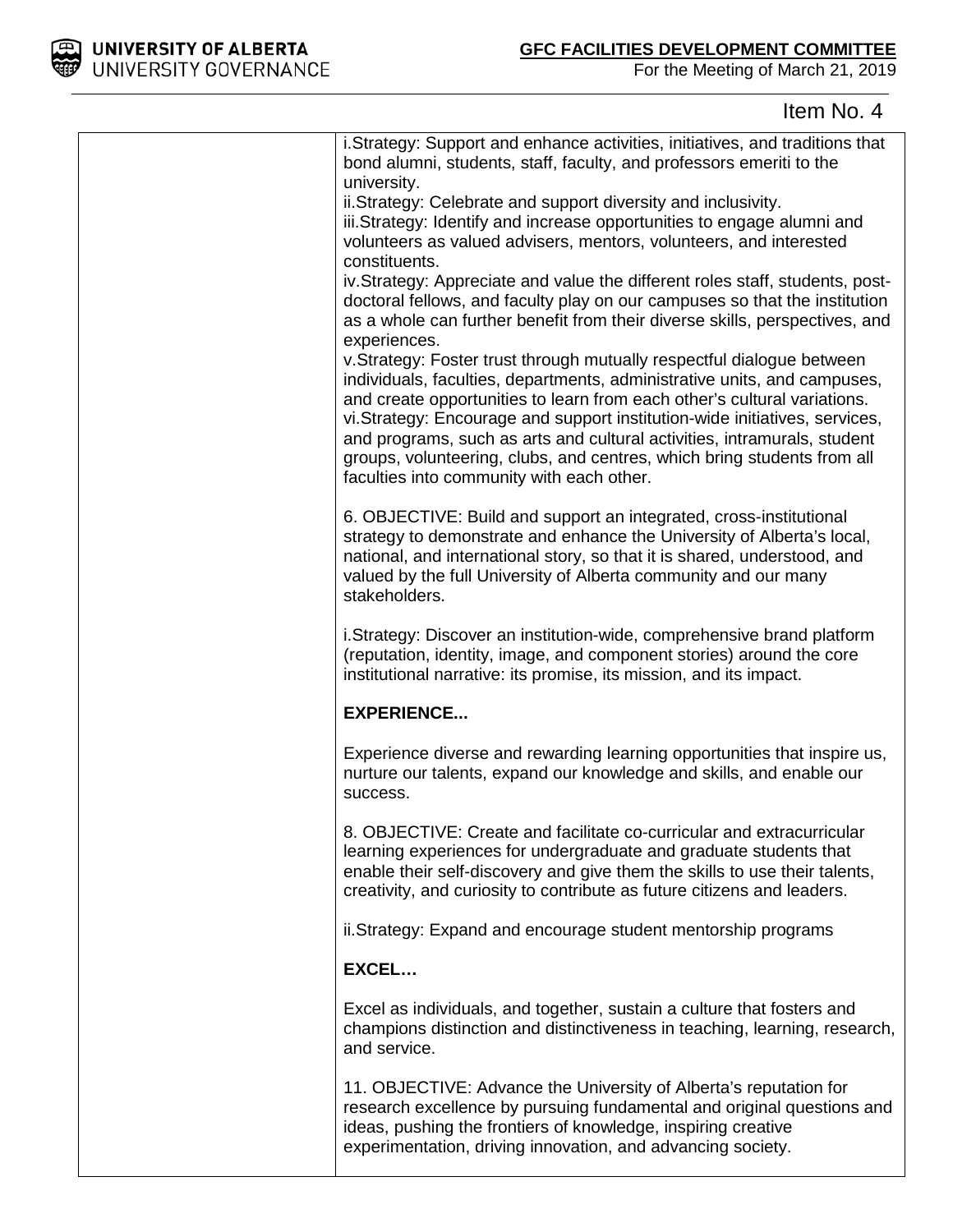

| i.Strategy: Encourage and champion achievements in a broad base of<br>fundamental and applied research, scholarship, and creative activities.<br>ii. Strategy: Support a culture of creativity, innovation, and<br>entrepreneurship among students, faculty, and staff where contributions<br>to all sectors of society are rewarded, valued, and celebrated.<br>iii.Strategy: Nurture, enable, and reward public intellectuals<br>v.Strategy: Advance the University of Alberta's reputation for excellence<br>in research through a co-ordinated recognition, awards, and honours<br>program. |
|-------------------------------------------------------------------------------------------------------------------------------------------------------------------------------------------------------------------------------------------------------------------------------------------------------------------------------------------------------------------------------------------------------------------------------------------------------------------------------------------------------------------------------------------------------------------------------------------------|
| <b>ENGAGE</b>                                                                                                                                                                                                                                                                                                                                                                                                                                                                                                                                                                                   |
| Engage communities across our campuses, city and region, province,<br>nation, and the world to create reciprocal, mutually beneficial learning<br>experiences, research projects, partnerships, and collaborations.                                                                                                                                                                                                                                                                                                                                                                             |
| 16. OBJECTIVE: Enhance, increase, and sustain reciprocal, mutually<br>beneficial community relations, community engagement, and community-<br>engaged research and scholarship that will extend the reach,<br>effectiveness, benefit, and value of our university-community<br>connections.                                                                                                                                                                                                                                                                                                     |
| i. Strategy: Identify and embrace opportunities to build, strengthen, and<br>extend the University of Alberta's connections to and engagement with<br>external stakeholders, including the general public, neighbouring<br>communities, ethnic and cultural communities, and other communities of<br>practice.                                                                                                                                                                                                                                                                                  |
| iii. Strategy: Engage with government, community, industry, business,<br>and the post-secondary sector to address shared local, provincial,<br>national, and global challenges.<br>iv. Strategy: Continue to build mutually beneficial, authentic relationships<br>with donors and alumni.<br>v.Strategy: Welcome increased community access, participation, and<br>engagement at all University of Alberta sites.                                                                                                                                                                              |
| 17. OBJECTIVE: Facilitate, build, and support interdisciplinary, cross-<br>faculty, and crossunit engagement and collaboration.                                                                                                                                                                                                                                                                                                                                                                                                                                                                 |
| i.Strategy: Identify and remove systemic barriers to interdisciplinarity,<br>and where necessary, expand or create policies resources,<br>infrastructure, and strategies to encourage and reward academic and<br>administrative partnerships and collaborations.                                                                                                                                                                                                                                                                                                                                |
| <b>SUSTAIN</b>                                                                                                                                                                                                                                                                                                                                                                                                                                                                                                                                                                                  |
| Sustain our people, our work, and the environment by attracting and<br>stewarding the resources we need to deliver excellence to the benefit of<br>all Albertans.                                                                                                                                                                                                                                                                                                                                                                                                                               |
| 20. OBJECTIVE: Continue to build and support an integrated approach<br>to social, economic, and environmental sustainability that incorporates<br>teaching and learning, research, outreach, capacity building, and the<br>operations that support them.                                                                                                                                                                                                                                                                                                                                        |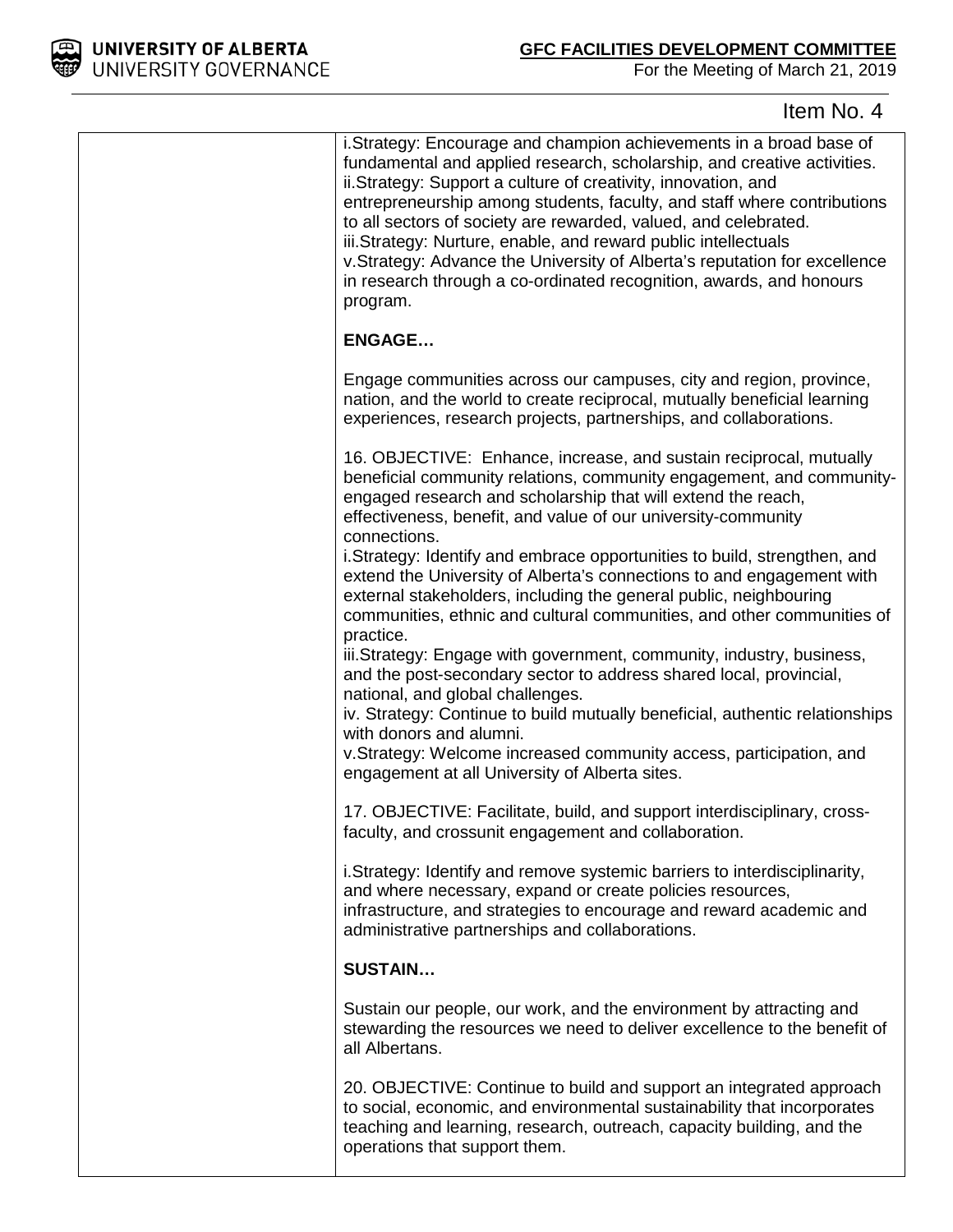

|                                                       | ii.Strategy: Embed social, economic, and environmental sustainability<br>into the development and care of the university's indoor and outdoor<br>spaces.<br>iii.Strategy: Enhance awareness of the university's environmental<br>sustainability features, practices, and resources across University of<br>Alberta campuses and external communities. |                                                                                                                         |
|-------------------------------------------------------|-------------------------------------------------------------------------------------------------------------------------------------------------------------------------------------------------------------------------------------------------------------------------------------------------------------------------------------------------------|-------------------------------------------------------------------------------------------------------------------------|
|                                                       | 21 OBJECTIVE: Encourage continuous improvement in administrative,<br>governance, and risk management systems, procedures, and policies<br>that enable students, faculty, staff, and the institution as a whole to<br>achieve shared strategic goals.                                                                                                  |                                                                                                                         |
|                                                       | iv. Strategy: Facilitate easy access to and use of university services and<br>systems, reduce duplication and complexity, and encourage cross-<br>institutional administrative and operational collaboration.                                                                                                                                         |                                                                                                                         |
|                                                       | 22. OBJECTIVE: Secure and steward financial resources to sustain,<br>enhance, promote, and facilitate the university's core mission and<br>strategic goals.                                                                                                                                                                                           |                                                                                                                         |
|                                                       | i. Strategy: Seek and secure resources needed to achieve and support<br>our strategic goals.<br>iii. Strategy: Ensure responsible and accountable stewardship of the<br>university's resources and demonstrate to government, donors, alumni,<br>and community members the efficient and careful use of public and<br>donor funds.                    |                                                                                                                         |
|                                                       | 23. OBJECTIVE: Ensure that the University of Alberta's campuses,<br>facilities, utility, and information technology infrastructure can continue to<br>meet the growth needs and strategic goals of the university.                                                                                                                                    |                                                                                                                         |
|                                                       | i.Strategy: Secure and sustain funding to plan, operate, expand, renew,<br>and optimize the use of campus infrastructure to meet evolving teaching<br>and research priorities.                                                                                                                                                                        |                                                                                                                         |
| Alignment with Institutional<br><b>Risk Indicator</b> | Please note below the specific institutional risk(s) this proposal is<br>addressing.                                                                                                                                                                                                                                                                  |                                                                                                                         |
|                                                       | ⊠ Enrolment Management<br>⊠ Faculty and Staff<br>⊠ Funding and Resource Management<br>$\Box$ IT Services, Software and Hardware<br>$\Box$ Leadership and Change<br>⊠ Physical Infrastructure                                                                                                                                                          | $\Box$ Relationship with Stakeholders<br>$\Box$ Reputation<br>Research Enterprise<br>$\Box$ Safety<br>⊠ Student Success |
| Legislative Compliance and                            | <b>Post-Secondary Learning Act (PSLA):</b><br>The PSLA gives GFC responsibility, subject to the authority of the Board<br>of Governors, over academic affairs (Section 26(1)) and provides that<br>GFC may make recommendations to the Board of Governors on a building<br>program and related matters (Section 26(1) (o)).                           |                                                                                                                         |
| jurisdiction                                          |                                                                                                                                                                                                                                                                                                                                                       |                                                                                                                         |
|                                                       | Section 18(1) of the PSLA give the Board of Governors the authority to<br>make any bylaws "appropriate for the management, government and<br>control of the university buildings and land."                                                                                                                                                           |                                                                                                                         |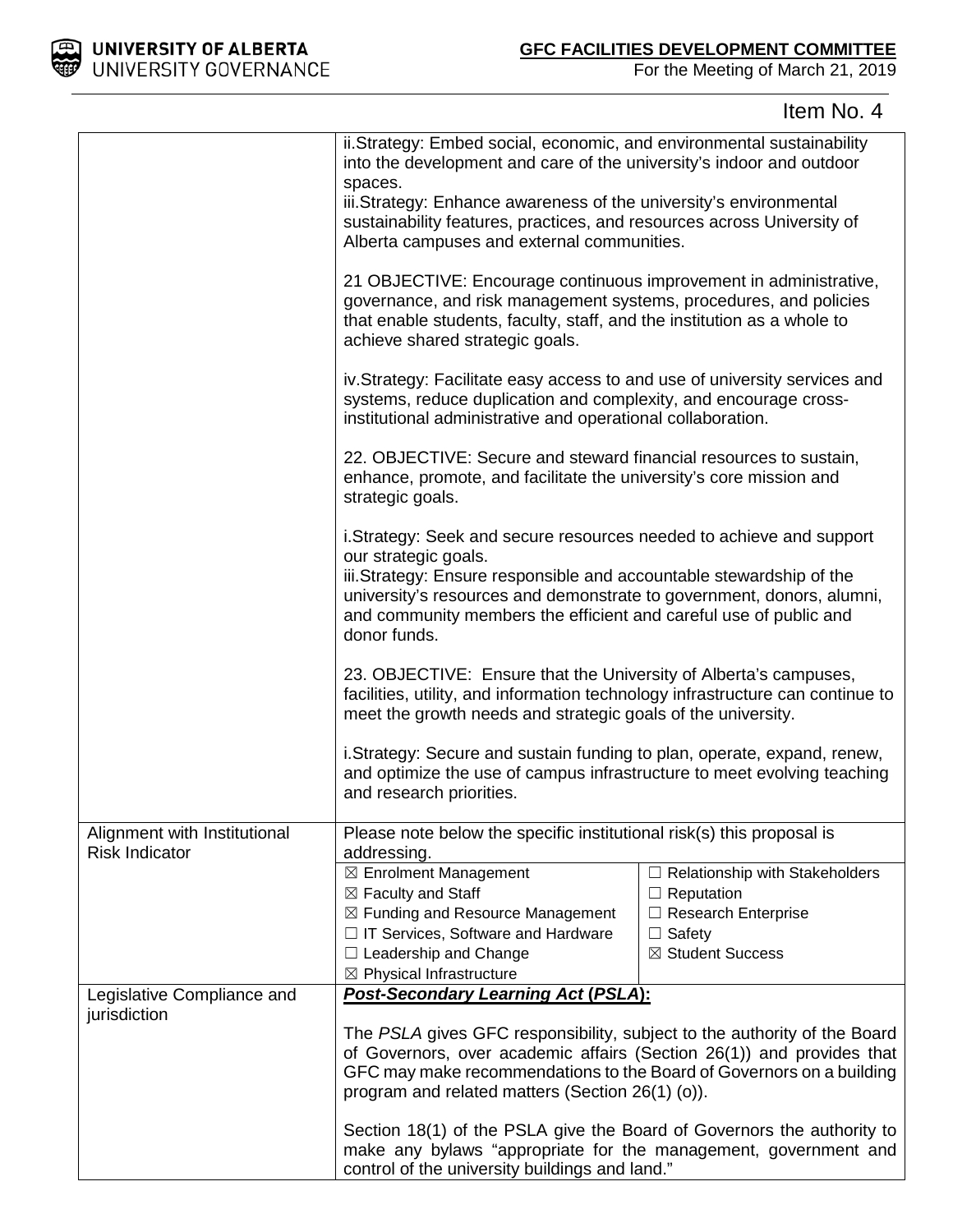

Т